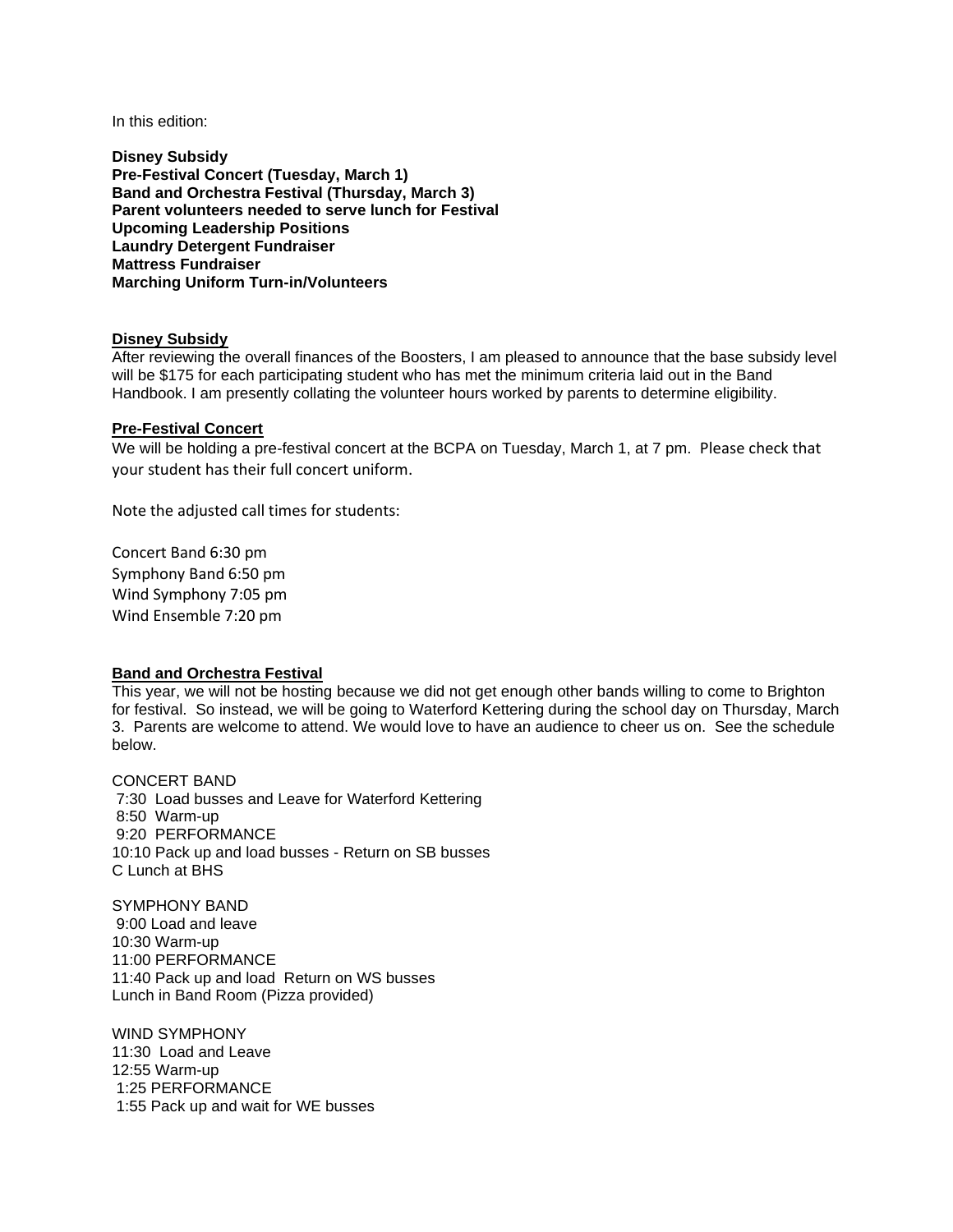Lunch - Pizza Delivered to Waterford Kettering

WIND ENSEMBLE 2:00 Load and Leave 3:15 Warm-up 3:45 Performance 5:00 Load and Leave when the bus arrives at 5:30

PLEASE DO NOT MAKE ANY DENTAL APPOINTMENTS FOR BRACE TIGHTENING OR WISDOM TEETH REMOVAL FOR THIS WEEK. IT AFFECTS THE WHOLE TEAMS PERFORMANCE.....Thank you.

## **Parent Volunteers Needed to Serve Lunch for Festival**

We need two sets of parents to help serve lunch (pizza) to two of the bands during festival. Please note that One group will be serving lunch at BHS in the Band Room, and the Second Group will be serving lunch to the Band AT Waterford Kettering High School. Please sign up here to volunteer. Additional instructions will be communicated to the

volunteers. <https://www.signupgenius.com/go/5080A4BAEAA22A5FF2-lunch> Thank you!

## **Upcoming Leadership Positions**

We want to bring to your attention to some important leadership positions that will need filling for next year. These positions are posted now, so those stepping up to fill these roles may learn from those currently in the roles to ensure a smooth handoff.

1. *Website/email fan out* - Thank you, Tina Macintosh, for stepping up to fill this important role.

#### 2. *Band Camp Coordinators (2)*

(Administrative Lead and Head Camp Counselor)Burnham and Mike Wisbiki for one year, and they will shadow you the second year. You will have two full years of training and support. Because of the long lead time, we are looking for parents who will be with the band program for at least four years, preferably longer, so there is continuity. This week, specific job descriptions for these positions will be shared under a separate email. Interested parents will be invited to a casual meeting to discuss the role in March. If you are interested or know someone who might be, please email Laura at [admin@brightonbandboosters.org](mailto:admin@brightonbandboosters.org) for meeting information.

#### 3. *President*

After five years of service, it is time for me to step down as President. I had intended to stay on for another year, but as my work travel is starting to return, the time I have available to devote to this role is diminishing quickly. Therefore, I have decided that it would be best to transition this year and be available to assist the new President as needed. It has been an honor to serve, and I am looking forward to a wonderful couple more years being around the program. I will also put out a job description in the next couple of weeks.

#### 4. *Secretary*

The role of the Secretary is essential to ensure proper minutes of meetings, and official correspondence is maintained.

**What is essential for parents to understand is that these roles are absolutely critical to ensuring the band program is a continued success.** This band changes lives, and we can all be proud of what we built together. We are not simply walking away but rather starting the long transition to ensure success. We know it seems daunting, and you may feel you don't know enough - we will teach you and be there to support you. In the meantime, what's most important is that we have someone step up for each role who is willing to ensure this program continues to be the special program it is.